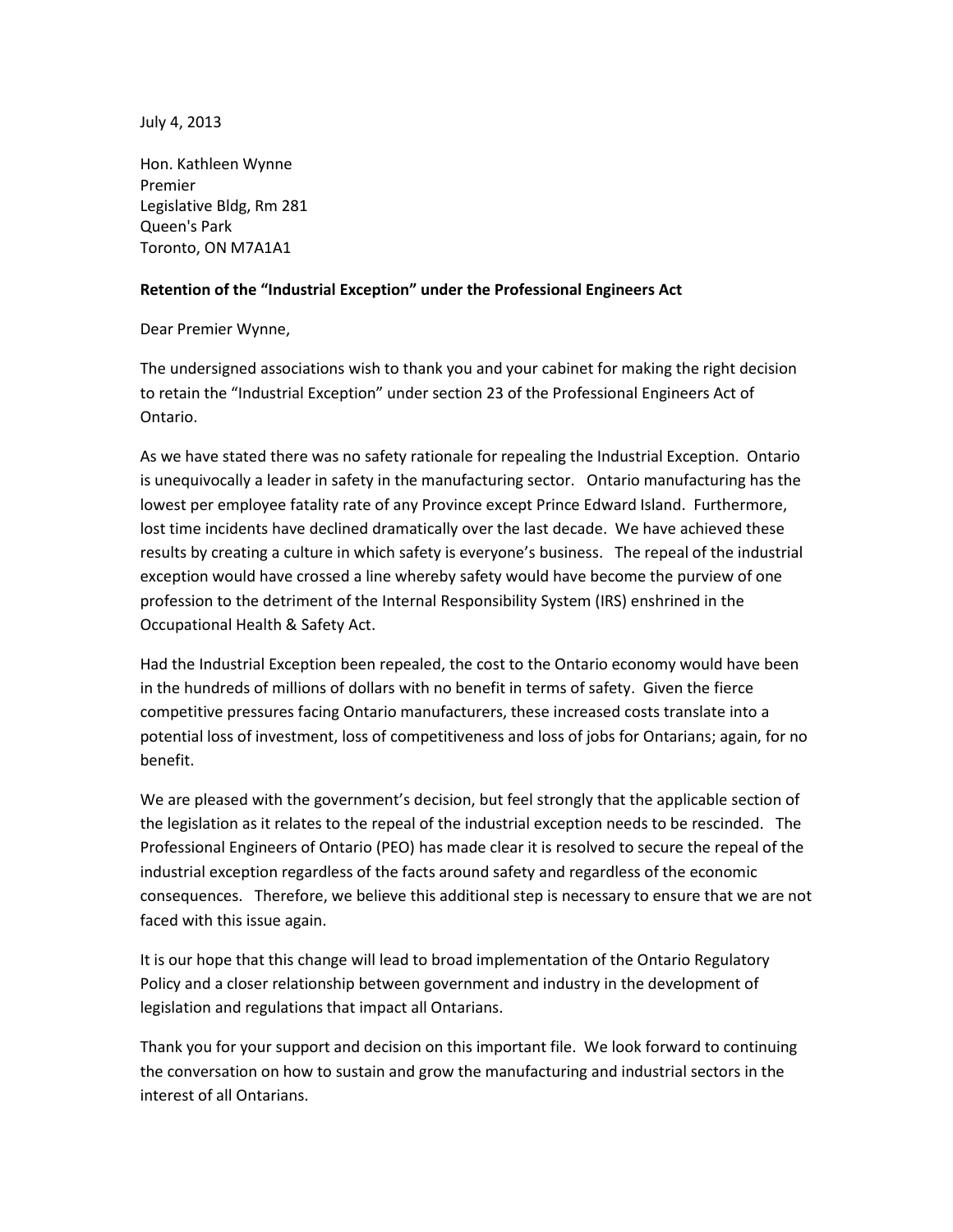Regards,

San Hournoft

Ian Howcroft, Vice President, CME Ontario

CHochn.

Carol Hochu, MBA, CAE President & CEO Canadian Plastics Industry Association

Jamie Lim President & CEO, Ontario Forest Industries Association

with

Rob Cook, Chief Executive Officer Ontario Waste Management Association

Lesley Hymers, M.Sc. Environment and Education Specialist Ontario Mining Association

Dean C. Edwardson General Manager Sarnia-Lambton Environmental Association

WafisidA

Glenn Maidment President, The Rubber Association of Canada

Hon

Mark A. Nantais President Canadian Vehicle Manufacturers' Association

m Harely

Norm Huebel Regional Director, Ontario Chemistry Industry Association of Canada

T. Howard Mains Canadian Public Policy Advisor Association of Equipment Manufacturers (AEM)

Sharren Comba

Shannon Coombs President Canadian Consumer Specialty Products Association

Peter Clark President Canadian Foundry Association